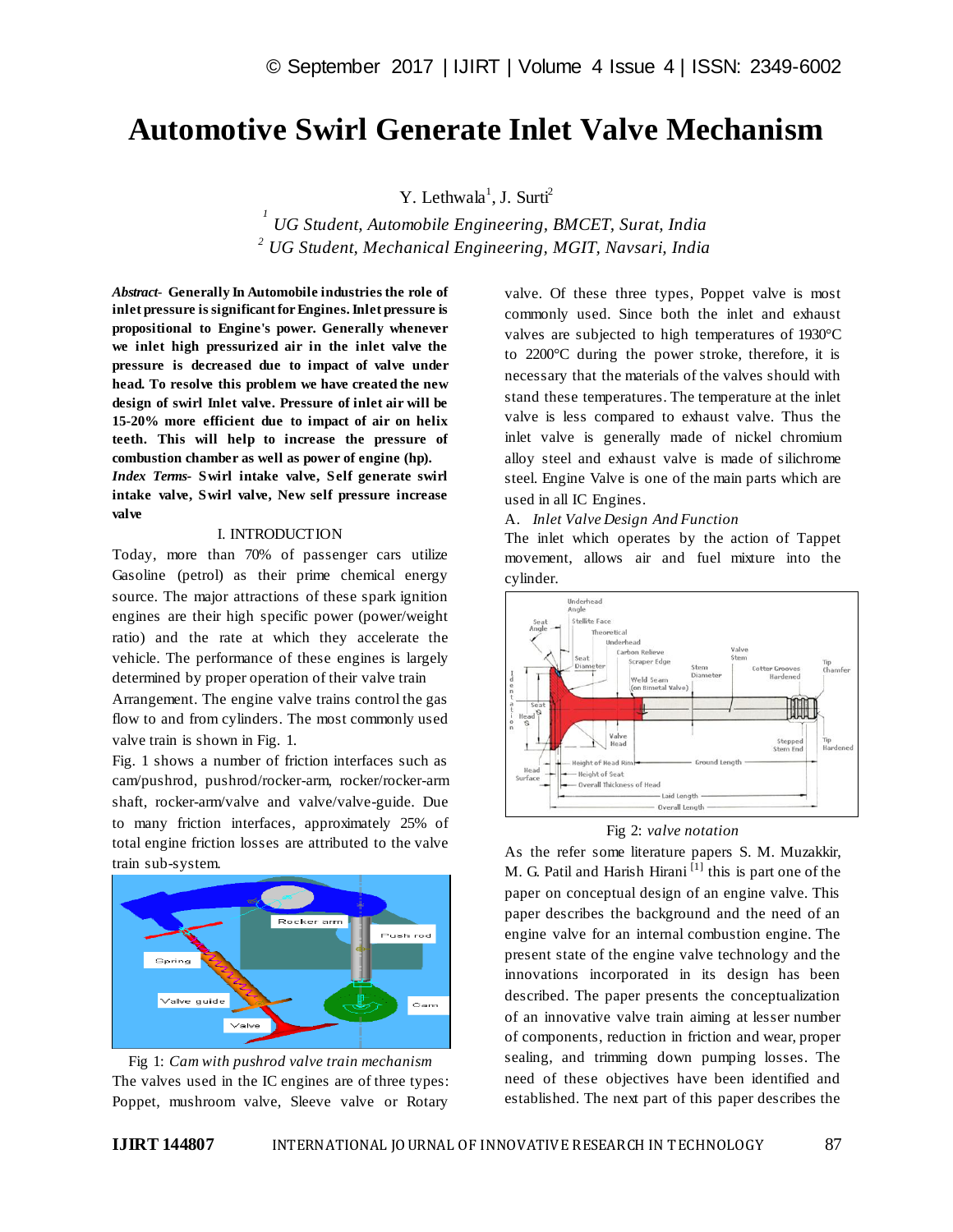various geometric designs of valve trains that have been conceptualized and compared by using the Magneto rheological and electromagnets. Teodorescu et al.<sup>[2]</sup> The turbulent intensity of the working fluid in an SI engine can be increased at the end of the compression stroke by inducing intake generated incylinder swirl flow  $[4]$  Intake generated in-cylinder swirl flow is a structured rotation in the horizontal plane of an engine cylinder, which can be created by Using a shrouded intake valve  $[5-6]$  the main advantage of using a shrouded intake valve is that it can be manufactured with ease, and it permits to find the desired level of swirl ratio by only varying the shroud angle of a shrouded intake valve. However, the real disadvantage is that for generating a high degree of swirl, a shrouded intake valve of greater shroud angle is required. These results in substantial reduction in mean flow coefficient of an engine and as a consequence of it, the volumetric efficiency of an engine decreases. Performed experiments to study the contribution of different components such as rocker arm, push rod and cams in the total friction losses occurred in the valve train having geometry similar to that shown in Fig. 1. They measured friction components of valve train directly from a fired single cylinder engine and concluded that the friction in the rocker arm bearing is dominated by boundary friction mechanism.

### II. NEW MODIFIED SWIRL INTAKE VALVE

This is the new design of inlet valve of engine:



Fig 3: *design of self swirl generate inlet valve* 1) *Design:*

In this new design of self generate swirl inlet valve, we have created the helix teeth on the valve head. There are total eight helix teeth and each have 35° angle with respect to center line of the valve. Due to impact on valve under head, the pressurized inlet air lost some amount of the pressure energy in stamp type inlet valve.

In the self generate swirl inlet valve, the helix teeth create the swirl which actually increase 15-20% pressure of inlet air instead of losing it. The Swirling inlet air which has created in inlet port will continue swirling in cylinder of the Engine which is beneficial for hp of engine.

a. Size of valve port,

$$
a_p v_p = aV
$$
  
\n
$$
V = 90 \frac{m}{s} = 90000 \frac{mm}{s}
$$
  
\n
$$
a_p = \frac{3302.66 \times 10933.33}{90000} = 462 mm
$$
  
\n
$$
a_p = \frac{\pi}{4} (d_p) 2
$$

$$
d_p^2 = \frac{462 \times 4}{\pi} = 588.53 \, \text{mm}
$$

$$
d_p = 24.25 \, mm
$$

b. Thickness of valve disc:

$$
t = K \times d_p \sqrt{\frac{p}{\sigma_p}}
$$

$$
t = 0.42 \times 24.25 \sqrt{\frac{10.96}{100}} = 3.36 \, mm
$$

- c. Maximum lift of the valve:
- $h =$  lift of the valve

$$
h = \frac{\sigma_f}{4 \cos 30^\circ} = \frac{24.25}{3.46} = 7.008 \, \text{mm}
$$

d. Valve steam diameter:

$$
d_s - 3.03 + 6.35
$$

$$
d_s
$$
 – 9.38 (or) 1403 mm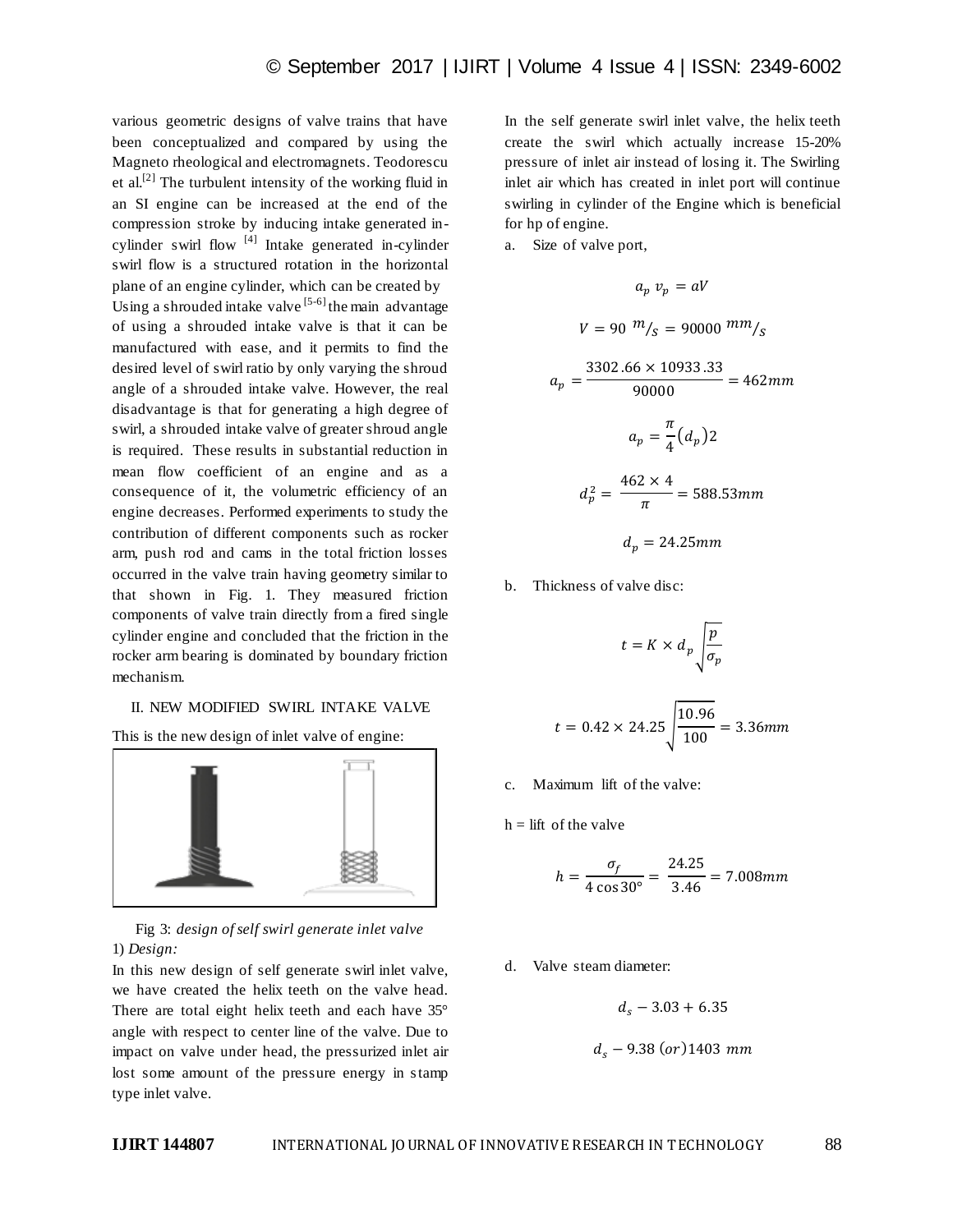$$
\tan \alpha - \frac{2(h+t)}{d_p} - \frac{2(h+t)}{d_p}
$$

$$
\tan 30 = \frac{2(3.36 + 7)}{d_n}
$$

$$
d_p = \frac{20.72}{0.577} = 35.9 \, \text{mm} \cong 36 \, \text{mm}
$$



Fig 4: *Swirl generated inlet valve*



Fig 5: *Swirl generated inlet valve*

## III. CALCULATION FOR SWIRL INTAKE VALVE

## A. *Measuring Parameter:*

The restrictions to the flow offered by the intake valves are characterized by flow coefficient and mean flow coefficient.

Flow coefficient is defined as the measure of actual mass flow rate to theoretical mass flow rate and is given by,

$$
c_f = \frac{\dot{m}}{\rho v_{bA_v}}\tag{1}
$$

Where, the Bernoulli velocity is given by,

$$
v_b = \sqrt{\frac{2\Delta p}{\rho}}\tag{2}
$$

And the representative area is given by,

$$
A_{\nu} = \frac{\pi}{4} i D \nu \tag{3}
$$

Mean flow coefficient is the average of flow coefficient over the crank angle between intake valve opening and intake valve closing and is given by,

$$
C_{f(mean)} = \frac{\int_{IVC}^{IVC} c_f d\theta}{(\theta_{IVC} - \theta_{IVO})}
$$
(4)

Swirl generated by the intake valves are characterized by swirl coefficient and swirl ratio Swirl coefficient is defined as the ratio of angular momentum of flow with its axial momentum and is given by,

$$
c_s = \frac{\omega_s}{v_b} \tag{5}
$$

Swirl ratio as a global swirl generation parameter for the entire intake process of the engine is defined as,

$$
R_s = \frac{BS \int_{\Theta IVC}^{\Theta IVC} c_f c_s d\theta}{i D_{\Phi}^2 \left( \int_{\Theta IVC}^{\Theta IVC} c_f d\theta \right) 2}
$$
(6)

B. *Mean Flow Coefficient:*

Shows the mean flow coefficient of all the considered engine heads with different shrouded intake valve at  $P = 7.5$ kPa and 9.5 kPa. Flow coefficients for nondimensional valve lift (*LV/DV*) of 0.05, 0.1, 0.15, 0.2, and 0.25 are used for determining the mean flow coefficient for all the considered cases in the study. Flow coefficient for any of the non-dimensional valve lift is calculated as per Eq. (1) by making use of the air mass flow rate obtained from the experiment.

It can also be seen that the mean flow coefficient of all the considered engine heads has decreased on using shrouded intake valve of higher shroud angle. It emphasizes the fact that an SI engine with shrouded intake valve of larger shroud angle provides a greater restriction to the incoming fluid flow.



Graph 2*: Pressure Increment in Poppet Valve*